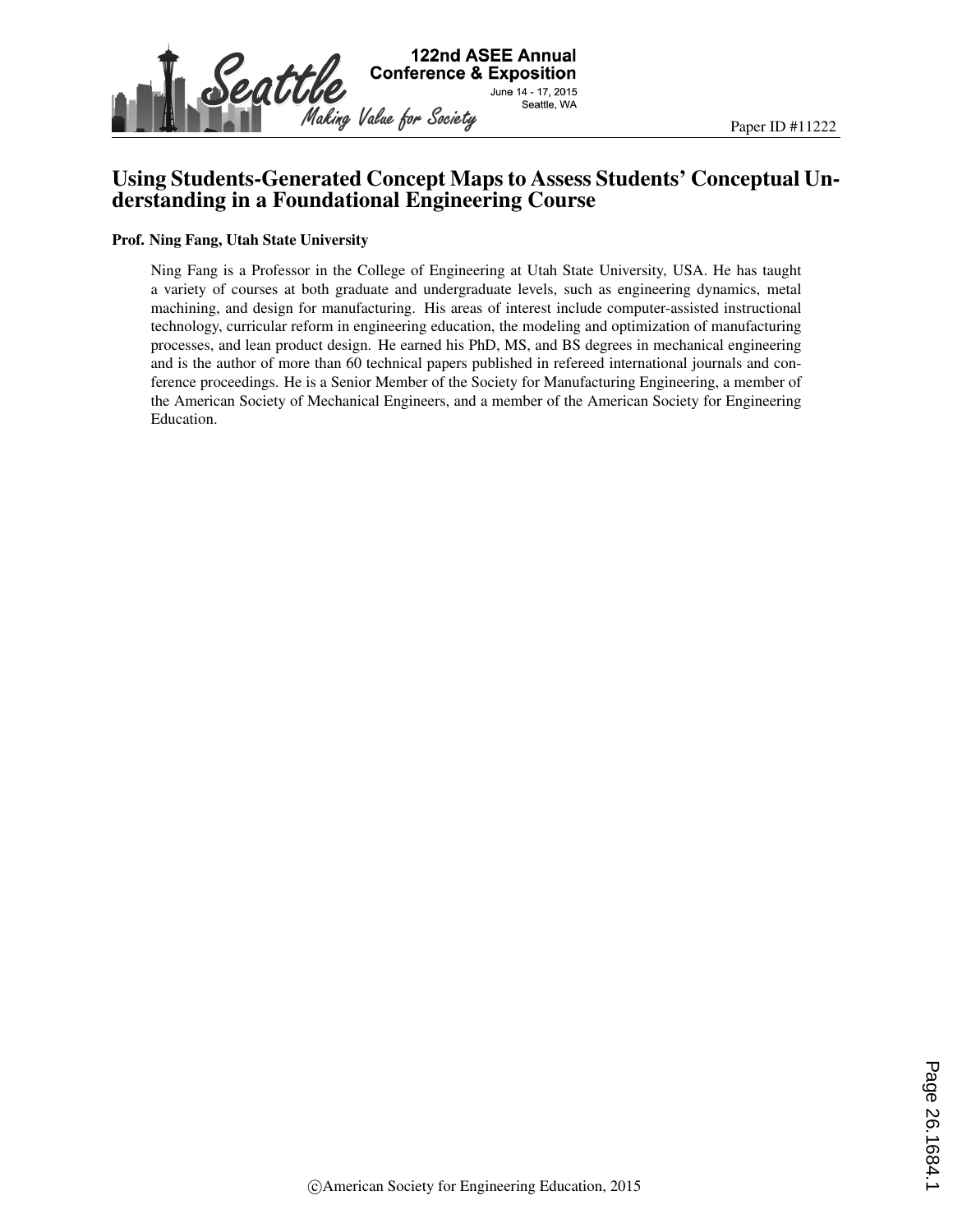# **Using Student-Generated Concept Maps to Assess Students' Conceptual Understanding in a Foundational Engineering Course**

### **Abstract**

This paper reports some results of an ongoing engineering education project funded by the NSF TUES-Type 1 program. Research has shown that conceptual understanding plays a critical role in students' problem-solving performance. Assessing conceptual understanding is important in order to design the most appropriate pedagogy to improve students' problem-solving performance. The conventional way to assess conceptual understanding is to conduct assessment tests (such as the Concept Inventory Test) and/or interviews. In the present study, which involves student learning in a foundational engineering dynamics course, conceptual understanding was assessed through student-generated concept maps. Guided by active learning theory, students developed their own concept maps after they had learned an engineering dynamics theme (i.e., a chapter in a dynamics textbook). Student-generated concept maps were closely examined. This paper presents a representative set of concept maps generated by students who took an engineering dynamics course in a recent semester. The results show that student-generated concept maps provide a significant amount of information on students' understanding and/or misunderstandings of relevant concepts, and can be used as a supplemental tool to assess students' conceptual understanding in this foundational engineering course.

### **Importance of conceptual understanding in engineering dynamics**

Engineering dynamics is a sophomore-level, foundational course that plays a crucial role in many undergraduate engineering programs such as mechanical, aerospace, civil, biological, and biomedical engineering programs. Extended from college physics mechanics courses, the course covers numerous fundamental concepts; for example, displacement, force, velocity, acceleration, mass momentum of inertia, work, energy, impulse, momentum, the Principle of Work and Energy, the Conservation of Energy, the Principle of Impulse and Momentum, and the Conservation of Momentum. 1-3

Engineering dynamics, however, is also widely regarded as one of the most difficult courses to succeed in. Many students use phrases such as, "much harder than statics," "extremely difficult," "very challenging," and "are afraid of it," to describe their perspectives about this course. It was reported that on the standard Fundamentals of Engineering examination in 2009, the national average score on the dynamics exam was only 53%.<sup>4</sup>

One of the primary reasons that students performed poorly in engineering dynamics is that students lack a solid understanding of fundamental concepts involved in this course.<sup>5, 6</sup> For example, students do not comprehend the difference and relationship between the Principle of Work and Energy and the Conservation of Energy. When given a dynamics problem that involves friction, students mistakenly choose to apply the Conservation of Energy for problem solving. In another example, students do not understand that a rigid body not only has mass but also has a mass moment of inertia. When calculating the kinetic energy for a rigid body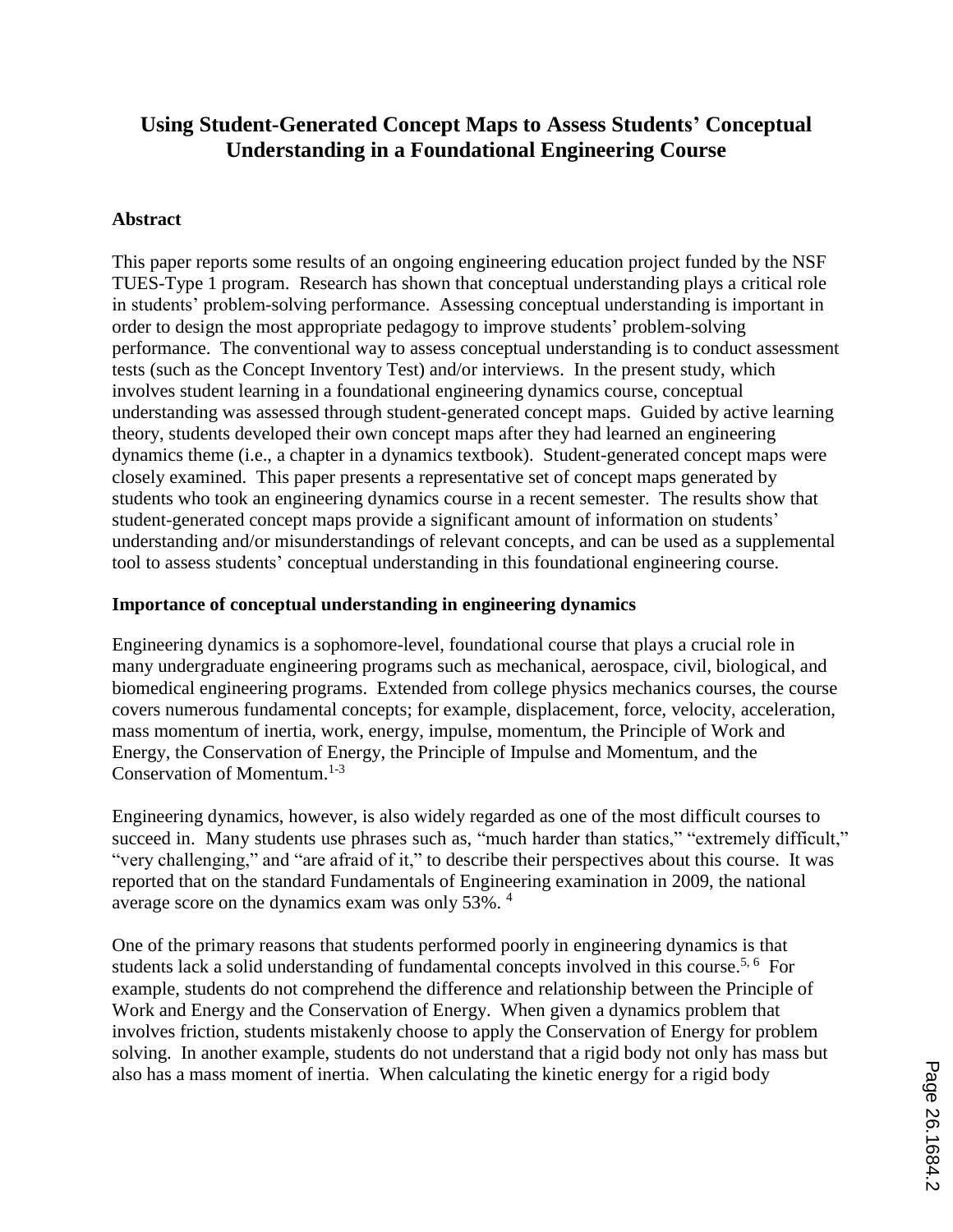undergoing a general plane motion, students consider only the translational component and miss the rotational component of the kinetic energy.

To improve students' performances in engineering dynamics, it is necessary to first assess their conceptual understanding, and misunderstandings as well, so that appropriate pedagogy can be subsequently designed or chosen to address identified issues. The conventional way to assess students' conceptual understanding is to conduct assessment tests (such as the Concept Inventory test<sup>7</sup>) and/or student interviews. Gray et al.<sup>7</sup> have developed a Dynamics Concept Inventory that consists of a set of multiple-choice questions to assess 11 concepts and misconceptions in engineering dynamics; for example, "different points on a rigid body have different velocities and accelerations, which vary continuously;" "if the net external force on a body is not zero, then the mass center must have an acceleration and it must be in the same direction as the force;" and "angular velocities and angular accelerations are properties of the body as a whole and can vary with time."

## **Concept mapping**

Concept mapping is a graphical tool for knowledge organization, representation, and elicitation. It was first developed at Cornell University in 1972 by Joseph Novak and his colleagues who sought to follow and understand changes in children's knowledge of science.<sup>8</sup> In a concept map, concepts are arranged in a hierarchical or network form, with labeled nodes (in circles or boxes) denoting concepts, and linking words or phrases specifying relationships among concepts. Two or more concepts that are connected by linking words or phrases form a proposition. Figure 1 is a concept map that shows the structure and characteristics of concept maps.<sup>9</sup>



Figure 1. The structure and characteristics of concept maps <sup>9</sup>

Concept mapping has been adopted in teaching and learning in nearly every discipline ranging from STEM (Science, Technology, Engineering, and Mathematics), psychology, and medicine to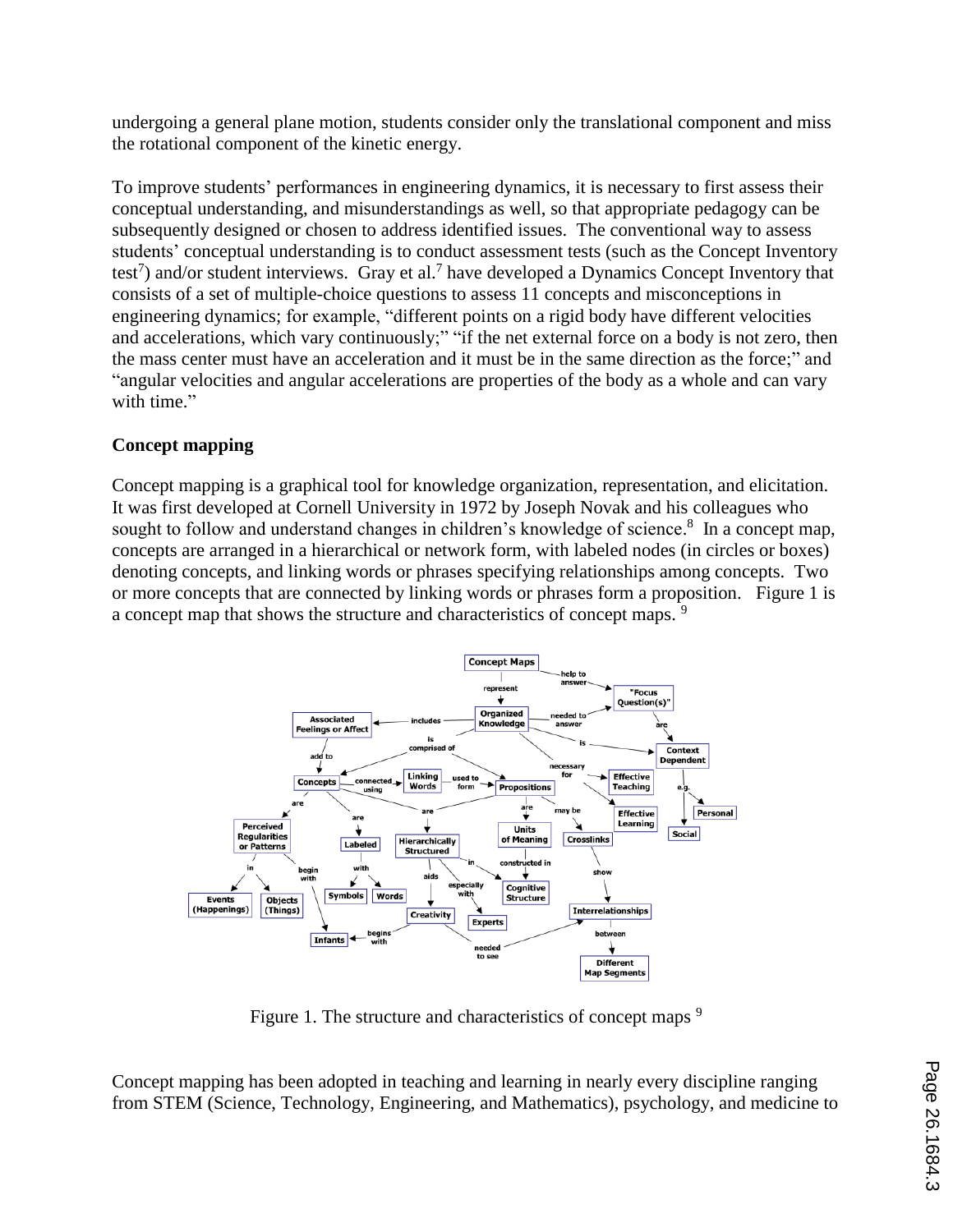business, economics, accounting, and history.<sup>10-13</sup> For example, Egelhoff et al.<sup>14</sup> developed concept maps to teach a mechanics of materials course. Darmofal et al.<sup>15</sup> reported that instructors at MIT have developed a variety of concept maps to teach a wide range of courses including basic thermodynamics, structures, signals and systems, dynamics, controls, advanced aerodynamics, and thermal energy.

## **The uniqueness and the goal of the present study**

Extensive literature review shows that the vast majority of concept maps are developed by instructors. During lectures, instructors show students concept maps, and students learn by watching concept maps and listening to instructors' explanations. For example, Cornwell<sup>6</sup> and Ellis et al.<sup>16</sup> developed concept maps to teach dynamics and continuum mechanics. They put their concept maps in front of classes for students to watch. Learning by "watching and listening" is in fact the approach to passive learning.

The present study, which is currently funded by the NSF TUES-Type 1 program, takes the approach of active learning. Students, rather than instructors, develop concept maps. Students need to create their own concept maps, and figure out how different concepts are connected and what the relationships between different concepts are. In other words, students take the ownership of their concept maps, and hence are actively engaged in the learning process.

The goal of the present study is to investigate whether student-generated concept maps can be employed as a supplemental tool to assess students' conceptual understanding in engineering dynamics. In the remaining sections of this paper, the research method and data collection are described first. Then, a representative set of concept maps generated by students is presented. These students took an engineering dynamics course taught by the author of this paper in a recent semester. Research findings are reported. Next, the limitations of the present study are discussed. Conclusions are made in the end of the paper.

## **Research method**

The present study was conducted at a public research university in the Western United States. Student participants were from three engineering departments, including Mechanical and Aerospace Engineering, Civil and Environmental Engineering, and Biological Engineering. They took an engineering dynamics course in a recent semester. At the beginning of the semester, students were taught how to use IHMC Cmap Tools, a free online software that can be downloaded at http://cmap.ihmc.us, to construct a concept map. This user-friendly software allows students to construct and edit concept maps on their personal computers. Example concept maps were also presented to students for them to understand the general structure of a concept map and how to build concept maps step by step. These steps are described in the following paragraph.

First, students needed to write down as many of the concepts they have learned as possible. Then, students needed to figure out logical connections and relationships between these concepts, and accordingly place these concepts in their reasonable positions on a concept map. With IHMC Cmap Tools, students can easily move a concept from one place to another and edit the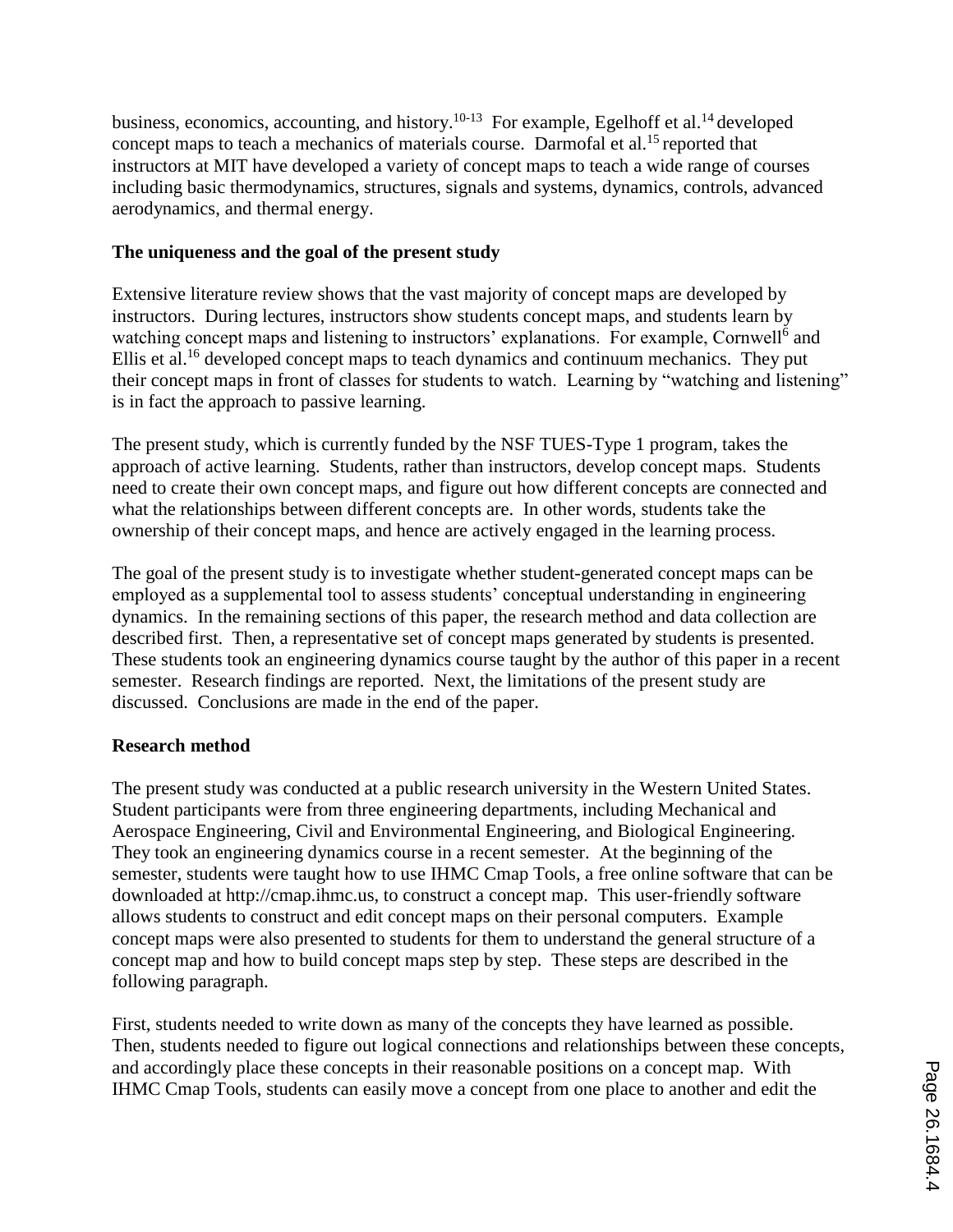entire concept map. Finally, students submitted their concept maps to the instructor. The instructor then assessed students' conceptual understanding and/or misunderstanding based on student-generated concept maps.

It must be pointed out that engineering covers many learning themes (i.e., different chapters of a dynamics textbook<sup>1</sup>), and each theme includes many concepts. Students were required to develop a concept map for each learning theme, i.e., each chapter of a dynamics textbook,  $\frac{1}{1}$  so students would not feel overwhelmed by the complexity of a concept map. The more complex a concept map is, the heavier the cognitive load associated with it is.

### **Student-generated concept maps and research findings**

A representative set of concept maps generated by students are presented in the following paragraphs. These concept maps were selected from the first learning theme – kinematics of a particle – which is the  $12<sup>th</sup>$  chapter of Hebbeler's dynamics textbook.<sup>1</sup> This chapter includes the following ten sections:

- Section 1: Introduction
- Section 2: Rectilinear Kinematics: Continuous Motion
- Section 3: Rectilinear Kinematics: Erratic Motion
- Section 4: General Curvilinear Motion
- Section 5: Curvilinear Motion: Rectangular Components
- Section 6: Motion of a Projectile
- Section 7: Curvilinear Motion: Normal and Tangential Components
- Section 8: Curvilinear Motion: Cylindrical Components
- Section 9: Absolute Dependent Motion Analysis of Two Particles
- Section 10: Relative-Motion of Two Particles Using Translating Axes

Each section covers a variety of fundamental concepts. Figures 2-4 show three representative concept maps generated by three different students after they completed the learning of the above sections. Note that the number of concepts included in each figure are different, which reflects the different amount of time that the students spent in creating their concept maps. Also note that the ways in which concepts are organized on their maps are different among all three students.

In Fig. 1, the student arranged all concepts around the center of the map: "Chapter 12: Kinematics of a particle." A close examination of the map shows that the map consists of three portions: the upper portion (starting from the concept of "rectilinear kinematics"), the right portion (starting from the concept of "motion between two particles"), and a combined left-andbottom portion (starting from the concept of "curvilinear motion"). The student demonstrated a solid understanding of all concepts learned in this chapter.

On the topic of "rectilinear kinematics," the student clearly shows the relationships and differences between "position" and "change in position;" "displacement" and "change in displacement;" and "velocity" and "change in velocity." Equations are also included on the map to show how relevant concepts are defined.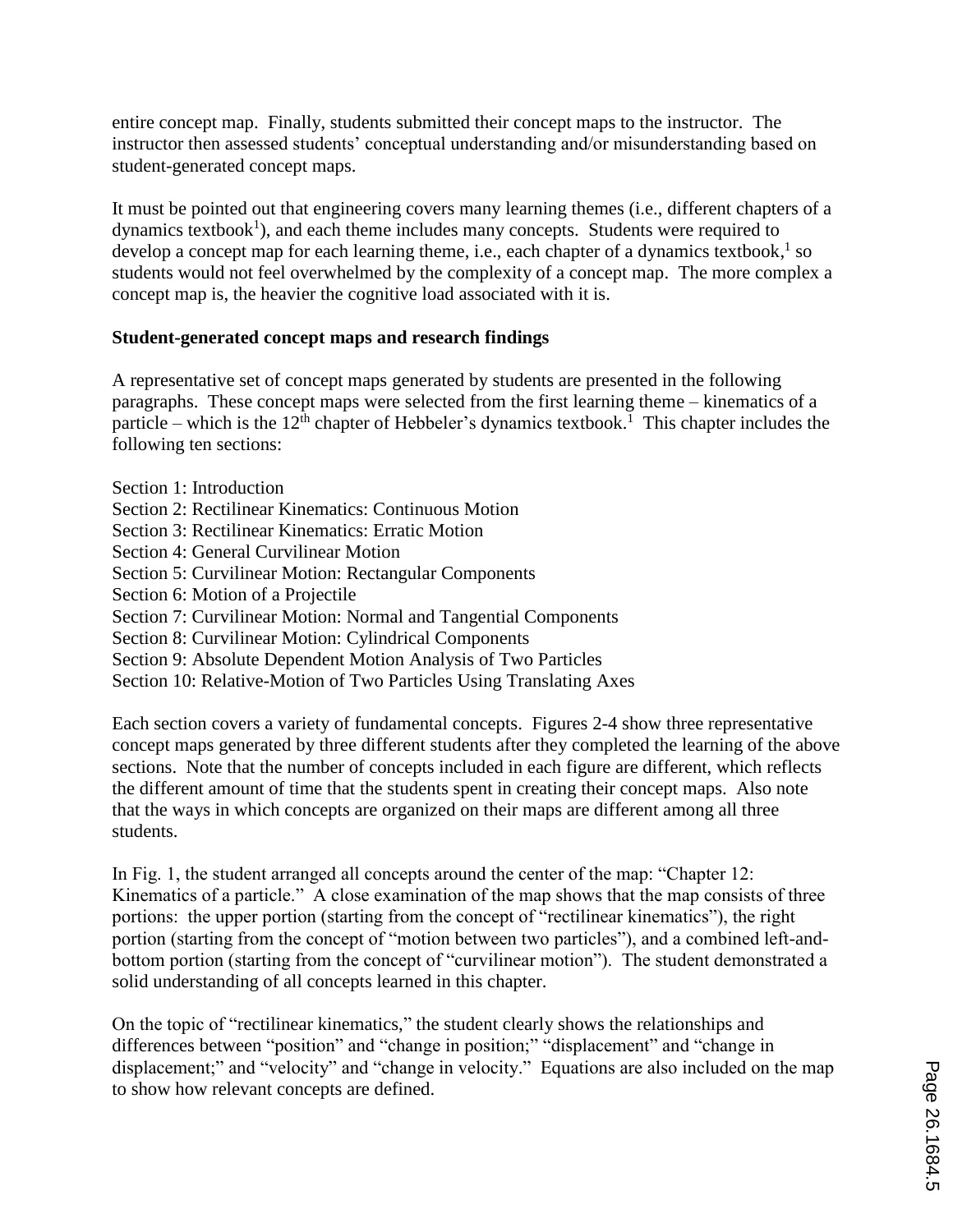

Figure 2: A concept map generated by a student: Example 1



Figure 3: A concept map generated by a student: Example 2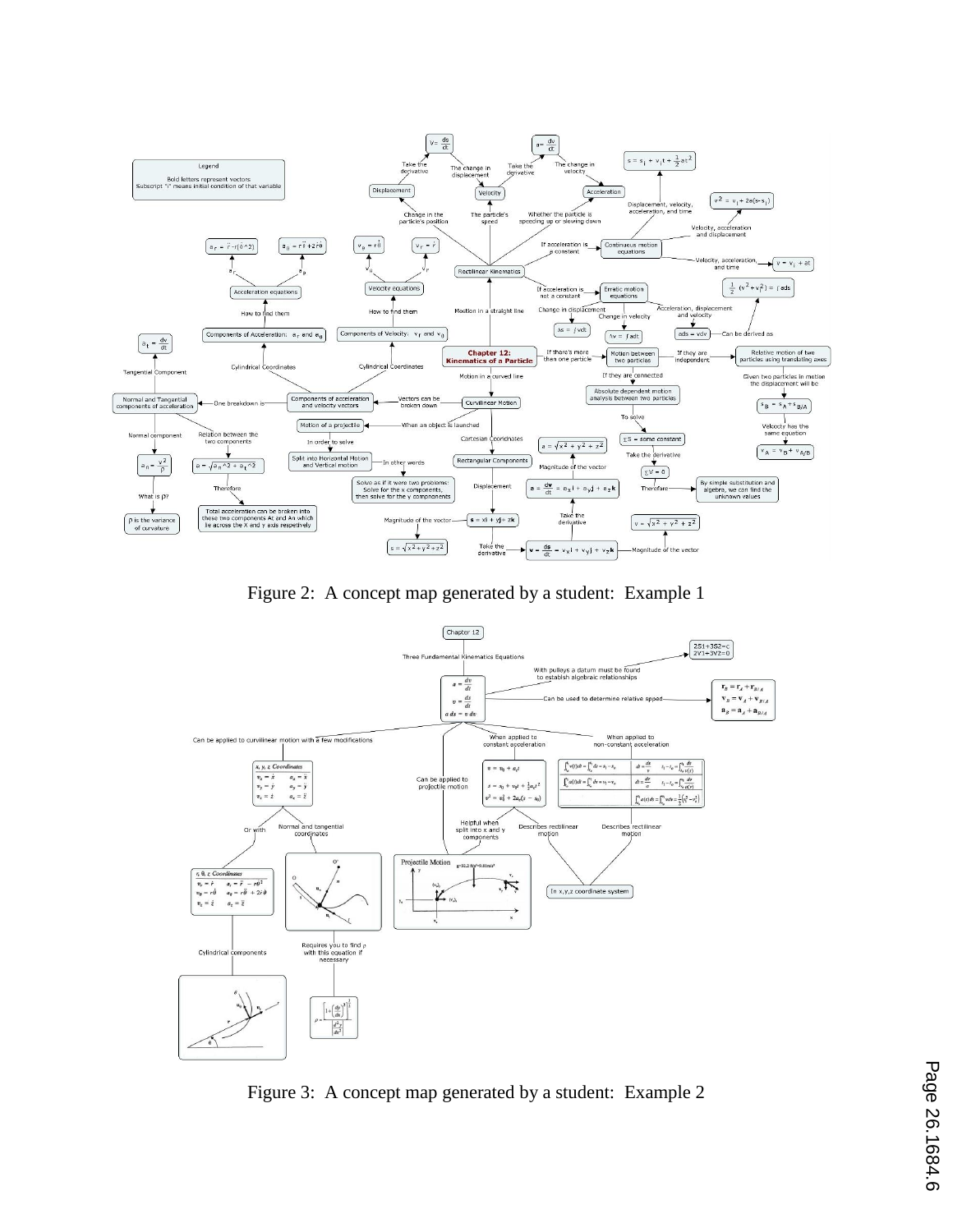

Figure 4: A concept map generated by a student: Example 3

On the topic of "motion between two particles," the student clearly shows the different conditions under which one should make an analysis for "absolute dependent motion" and for "relative motion." The problem-solving strategies dealing with these two different types of motions are also included on the map.

On the topic of "curvilinear motion," the student clearly demonstrated his understanding of velocity and acceleration components using three different coordinate systems: Cartesian coordinates, normal and tangential coordinates, and cylindrical coordinates.

In Fig. 3, the student took a top-down approach to arranging concepts. However, many important concepts are missing from the map. The map is full of equations and figures. Figure 4 contains minimal concepts and also shows that the student had a conceptual misunderstanding about motion. On the map of Fig. 4, motion is divided into five types: rectilinear, curvilinear, projectile, relative, and absolute dependent. In fact, a motion is either rectilinear or curvilinear. Projectile motion is a special case of curvilinear motion. When involving more than one particle, relative motion or absolute dependent motion analyses is needed.

## **Limitations of the present study**

The present study has two primary limitations. First, all concept maps were collected from one institution only. As students at different institutions have different backgrounds and experience, their concept maps might vary significantly from institution to institution. Second, all concept maps collected in the present study were generated by students who were taught by the same instructor. As teaching makes a difference in student learning, students taught by different instructors might generate significantly different concept maps. In the future study, these two limitations will be addressed by involving instructors and students at other institutions across the nation.

### **Conclusions**

Concept mapping is a powerful graphical tool for knowledge organization, representation, and elicitation. The conventional way is for instructors to develop concept maps for students, and students to learn by passive watching and listening. The present study takes the active learning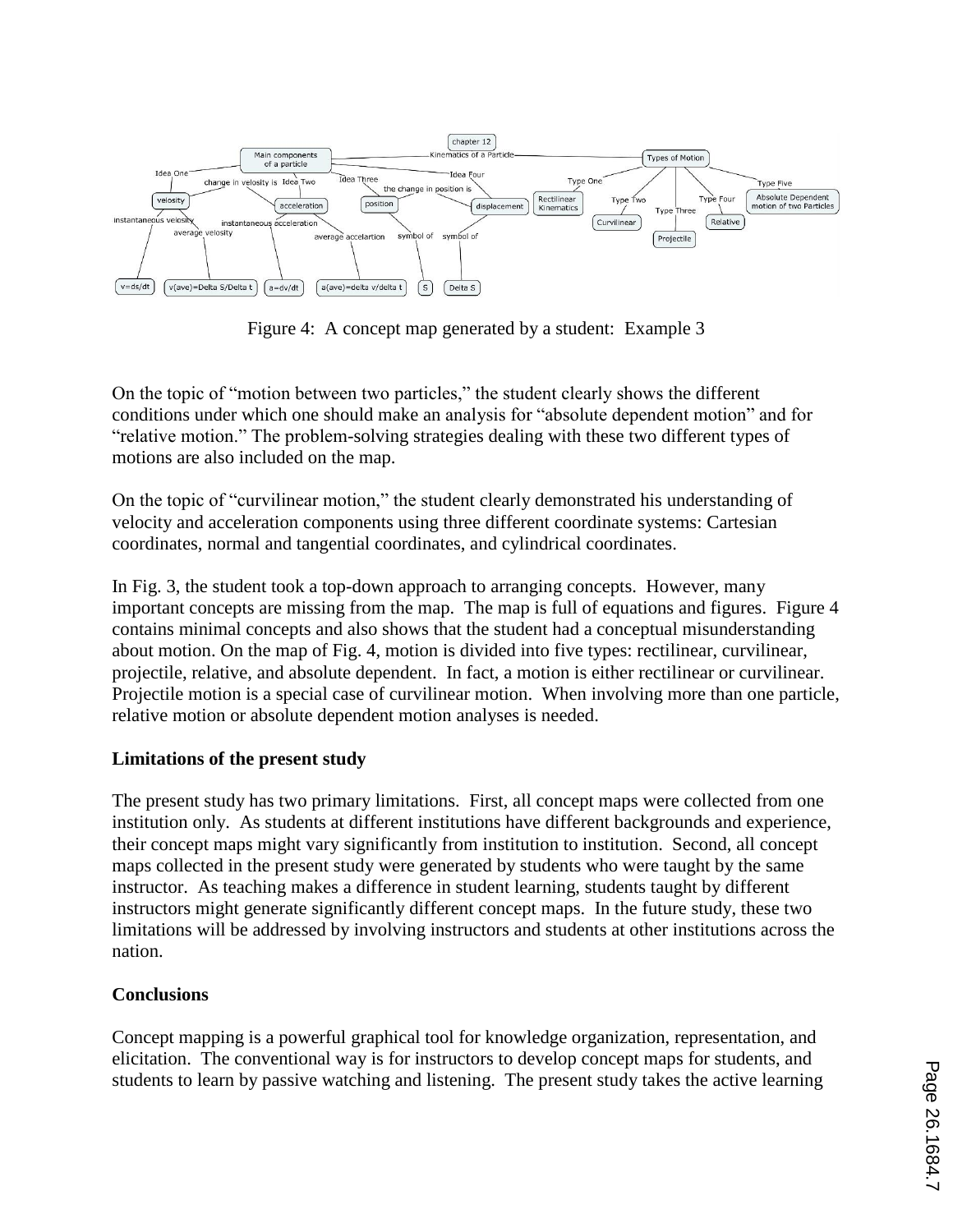approach by asking students to develop their own concept maps. Therefore, students take ownership of their concept maps and are actively engaged in the learning process. This paper has described how this active learning approach was implemented in engineering dynamics, a foundational yet difficult undergraduate engineering course. The results show that student-generated concept maps provide a significant amount of information on students' understanding and/or misunderstandings of relevant concepts and can be used as a supplemental tool to assess students' conceptual understanding in this foundational engineering course.

#### **Acknowledgements**

This material is based upon work supported by the National Science Foundation under Grant No. DUE 1244700.

## **Bibliography**

- [1] Hibbeler, R. C., 2012, Engineering Mechanics Dynamics (13th edition), Pearson Prentice Hall, Upper Saddle River, NJ.
- [2] Beer, F. P., Jr., Johnston, E. R., Clausen, W., Eisenberg, E., and Cornwell, P., 2009, Vector Mechanics for Engineers: Dynamics, McGraw-Hill, Columbus, OH.
- [3] Bedford, A. and Fowler, W., 2009, Engineering Mechanics Dynamics (5th edition), Prentice Hall, Upper Saddle River, NJ.
- [4] Barrett, S. F., LeFevre, E. W., Steadman, J. W., Tietjen, J. S., White,K. R., and Whitman, D. L., 2010, Using the Fundamentals of Engineering (FE) Examination as an Outcomes Assessment Tool, National Council of Examiners for Engineering and Surveying, Seneca, SC.
- [5] Streveler, R. A., Geist, M. R., Ammerman, R. F., Sulzbach, C. S., Miller, R. L., Olds, B. M., and Nelson, M. A., 2006, "Identifying and Investigating Difficult Concepts in Engineering Mechanics and Electrical Circuits," *Proceedings of the 2006 ASEE Annual Conference & Exposition*, Chicago, IL.
- [6] Cornwell, P. J., 2000, "Dynamics Evolution Change or Design," *Proceedings of the 2000 ASEE Annual Conference & Exposition*, St. Louis, MO.
- [7] Gray, L. G., Costanzo, F., Evans, D., Cornwell, P., Self, B., and Lane, J. L., 2005, "The Dynamics Concept Inventory Assessment Test: A Progress Report and Some Results," *Proceedings of the 2005 ASEE Annual Conference & Exposition*, Portland, OR.
- [8] Novak, J. D., and Gowin, D. B., 1984, Learning How to Learn*,* Cambridge University Press, New York, NY.
- [9] Novak, J. D., and Cañas, A. J., 2008, The Theory Underlying Concept Maps and How to Construct and Use Them, Florida Institute for Human and Machine Cognition Technical Report, IHMC CmapTools 2006-01 Rev 2008-01.
- [10] Sedig, K., Rowhani, S. and Liang, H. N., 2005, "Designing Interfaces That Support Formation of Cognitive Maps of Transitional Processes: An Empirical Study," *Interacting with Computers*, 17(4), pp. 419-452.
- [11] Gros, B., 2002, "Knowledge Construction and Technology," *Journal of Educational Multimedia and Hypermedia*, 11(4), pp. 323-343.
- [12] Horton, P. B., McConney, A. A., Gallo, M., Woods, A. L., Senn, G. L., and Hamelin, D., 1993, "An Investigation of the Effectiveness of Concept Mapping as an Instructional Tool," *Science Education*, 77 (1), pp. 95-111.
- [13] Nesbit, J. C., and Adesope, O. O., 2006, "Learning with Concept and Knowledge Maps: A Meta-Analysis," *Review of Educational Research*, 76(3), pp. 413-448.
- [14] Egelhoff, C. J., Podoll, N., and Tarhini, K., 2010, "Work in Progress A Concept Map for Mechanics of Materials," *Proceedings of the 40th ASEE/IEEE Frontiers in Education Conference*, Washington, DC, October 27-30, 2010.